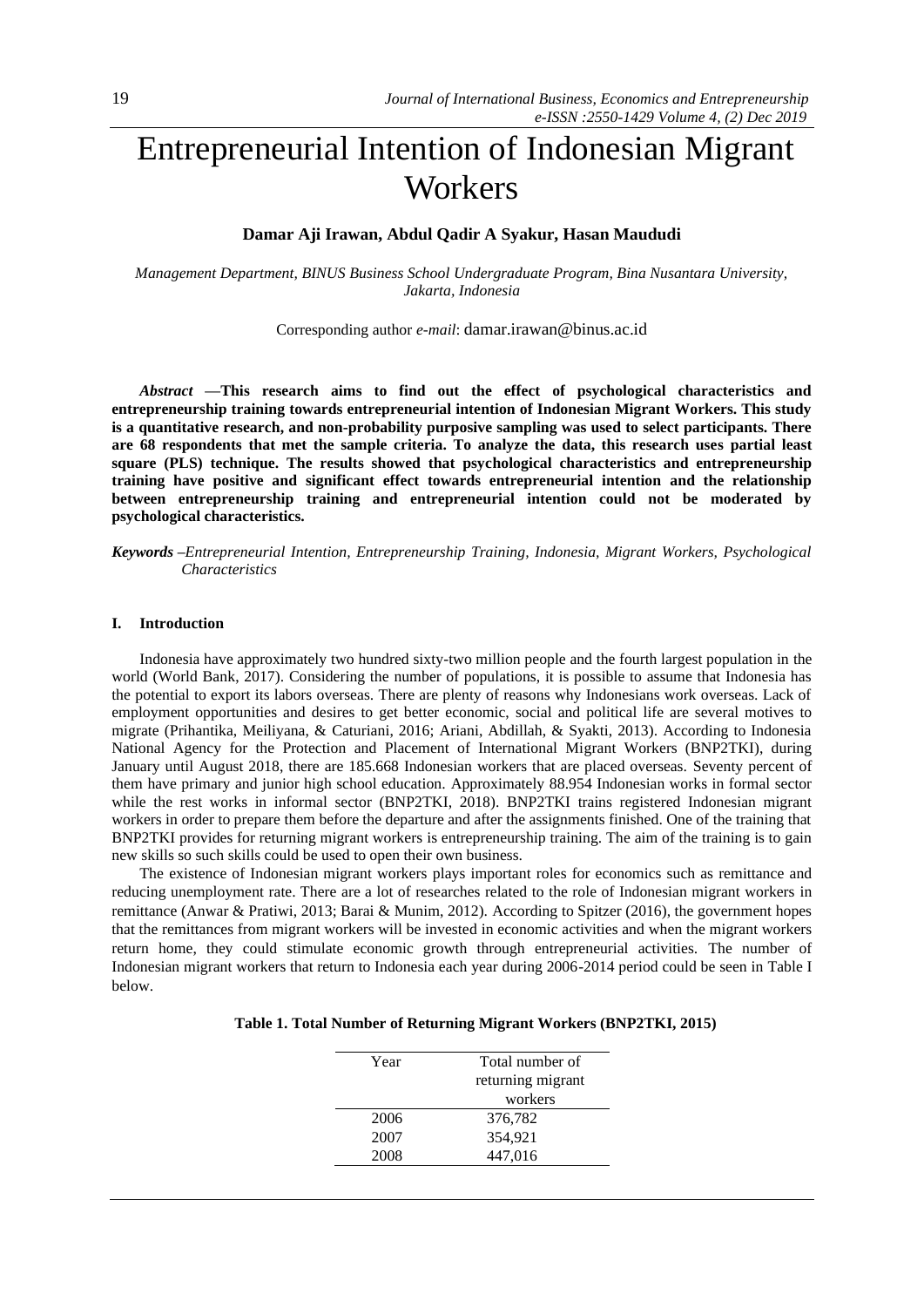| 2009 | 492,073 |
|------|---------|
| 2010 | 539,169 |
| 2011 | 494,266 |
| 2012 | 393,720 |
| 2013 | 260,093 |
| 2014 | 201,779 |

From the Table 1 above, the number of returning Indonesian migrant workers is quite a lot. The real problems might occur when Indonesian migrant workers return home. The problem with returning Indonesian migrant workers occurs due to the lack of skills to manage their salary. They tend to consume all of the salaries that they received abroad and do not save enough money and as a result they intend to become migrant workers again (Prihantika et. al, 2016). The government should give attention to those returning home because the rising number of young unemployment rate is not only caused by high school or university students who recently finished their education but also caused by the former Indonesian migrant workers who is still under 35 and decide not to work overseas once more (Kristyana, Naning, & Hamidah, 2014). One of the solutions that government provides is to give entrepreneurial training in order to prevent them to work abroad one more time. Frese, Gielnik, and Mensmann (2016) said that action regulation training is a successful way to promote entrepreneurship in developing countries.

The research about entrepreneurship from psychology disciplines point of view could be measured from entrepreneur characters (Hidayat, 2016). Individual characters according to Hidayat (2016) are similar to personalities. Previous research conducted by Karabulut (2016) stated that personalities types have positive influence towards entrepreneurial intentions. Based on the explanation above, this research aims to find out the effect of entrepreneurship training and psychological characteristics towards entrepreneurial intentions of Indonesian migrant workers.

#### **II. Literature Review**

### **Psychological Characteristics**

Research on entrepreneurship considers psychological characteristics as one of the important factors to consider when making entrepreneurial decisions (Chatterjee & Das, 2015). According to Soomro and Shah (2015), the characteristics of entrepreneur are needs for achievement, tendency to take risks, locus of control, self-esteem, innovation, and tolerance of ambiguity. Karabulut (2016) stated that internal locus of control, the need for achievement, risk taking abilities, and entrepreneurial alertness are the psychological characteristics dimensions that influence entrepreneurial intention. While according to Santoso and Oetomo (2016), psychological characteristics constructs consist of internal locus of control, risk taking abilities, and the need for achievement. In this research, the authors use three dimensions of psychological characteristics: internal locus of control, the need for achievement, and risk-taking abilities. The people that has high internal locus of control usually show high degree of autonomy, has independence personality traits, and relies on their own strength (Santoso & Oetomo, 2016). Chan, lee, and chen (2015) showed that there is positive relation between high internal locus of control and entrepreneurial intentions. Risk taking abilities is essential for entrepreneurs because they have to deal with unknown business situations and must take risky decision (Santoso & Oetomo, 2016). According to Karabulut (2016), the need for achievement is defined as having desires and ambitions for success. People that have high need for achievement usually also have desire to start business (Karabulut, 2016). Espíritu-olmos and Sastre-castillo (2015) in their research showed that the personality traits such as kindness, need for achievement, risk, extroversion, tolerance for ambiguity and inner control significantly affect entrepreneurial intention.

#### **Entrepreneurship Training**

Increasing knowledge, skills, attitudes, and fulfilling participants' needs are several advantages of training (Rifai & Sucihatiningsih, 2016). Previous research on entrepreneurship training showed that it boosts entrepreneurship among youths, create jobs, and leads to income generating activities (Gielnik, Frese, Bischoff, Muhangi, & Omoo, 2016). Gielnik, Uy, Funken, and Bischoff (2017) research also showed that entrepreneurship training increases entrepreneurial self-efficacy and passion. Entrepreneurial self-efficacy is also important to maintain high passion after training (Gielnik et al*.*, 2017). Previous research about the effect of entrepreneurship training towards entrepreneurial intention showed that there is positive and significant effect between two variables (Adekiya & Ibrahim, 2016). According to Yaacob, Shaupi, and Shuaib (2016) trainee's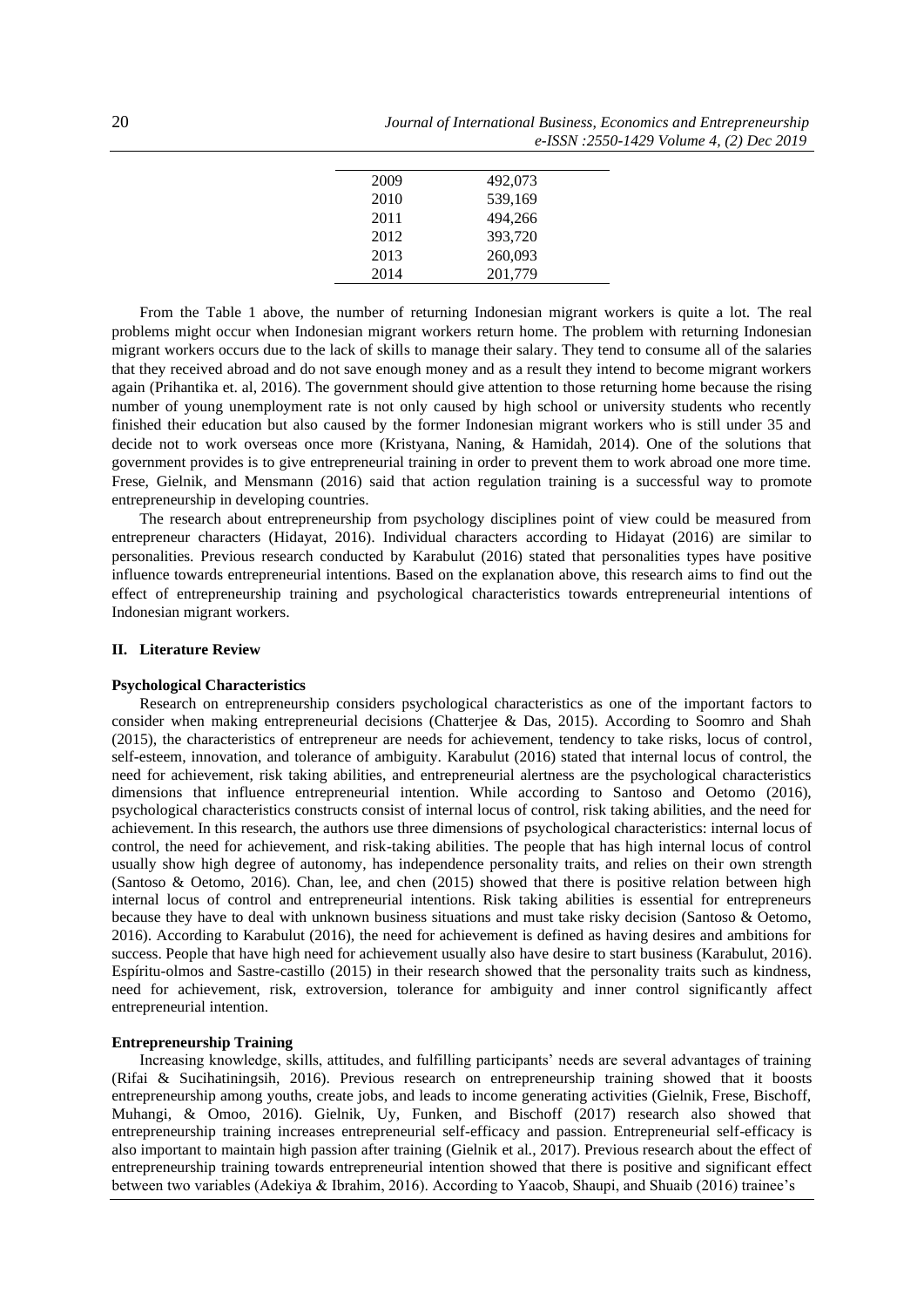readiness and learning approach are the factors that influence effectiveness of entrepreneurship training program and entrepreneurial orientation, a combination of reactiveness, innovativeness, and risk taking, along with trainer's skills are not significant factors.

# **Entrepreneurial Intention**

Earlier research on entrepreneurial intention focused on the personalities that are needed to become successful entrepreneur (Carsrud & Brannback, 2011). Recently, the research focus is shifted to entrepreneurial intention. Entrepreneurial intention is desire and interest to start the business in order to fulfill the basic needs without fearing the failure and the unknown (Santoso & Oetomo, 2016). Nitu-antoine and Feder (2015) in their research stated that psychological characteristics influence entrepreneurial intention. Karimi *et al.* (2015) said that personality factors such as needs for achievement, risk taking, and locus of control significantly relate to entrepreneurial intention. According to Hatak, harms, and finks (2014), age and work experience affects entrepreneurial intention. The older people get and the more work experience they have, the entrepreneurial intention would decrease (Hatak *et al.*, 2014).

- Based on the theories explained above, therefore the hypotheses of this study are:
- H1: There is positive and significant effect of psychological characteristics on entrepreneurial intention
- H2: There is positive and significant effect of entrepreneurship training on entrepreneurial intention
- H3: There is positive and significant effect of psychological characteristics on entrepreneurship training
- H4: There is positive and significant effect of psychological characteristics on entrepreneurial intention through entrepreneurship training
- H5: There is moderating effect of psychological characteristics on the relationship of entrepreneurship training and entrepreneurial intention

#### **III. Research Methodology**

This research is a quantitative research. The data is analyzed using partial least square (PLS) methods. The data was collected using questionnaire with 5 points Likert scale to Indonesian migrant workers that took part in entrepreneurship training program provided by BNP2TKI. This research used non-probability purposive sampling to determine the sample. The sample must meet the following criteria: Indonesian migrant workers who have either primary, middle, high, or diploma certificates, have finished entrepreneurship training program provided by BNP2TKI Jakarta, Yogyakarta, and Pontianak, and have at least a year work experience as migrant worker. There are 76 respondents who answered the questionnaire however only 68 respondents met the requirements.

There are two types of analysis that need to be conducted when using PLS: outer (measurement) and inner (structural) model analysis. The outer model in PLS could be reflective or normative. Usually, the personalities or behaviors constructs use reflective model (Ghozali & Latan, 2015). Hence, the outer model of this research used reflective. The outer model is used to analyze the validity and reliability of the research model. Due to the use of reflective model, convergent and discriminant validity should be used to evaluate the validity. Convergent validity could be measured through loading factors and average variance extracted (AVE) and discriminant validity could be seen using cross loading and the HTMT criterion. Besides that, the Cronbach's alpha and composite reliability would be used to check the reliability. To analyze the inner model, R-square and original sample in path coefficient (O) would be used. T-statistics and p-value are used to test the hypotheses.

#### **Table 2. Items Measurement**

| <b>Variables</b>                   | <b>Items</b>                                      |  |  |  |
|------------------------------------|---------------------------------------------------|--|--|--|
| Psychological Characteristics (PC) | When doing business, I am able to<br>work         |  |  |  |
|                                    | independently and autonomously                    |  |  |  |
|                                    | I like taking risky decisions                     |  |  |  |
|                                    | I am able to deal with unknown situations         |  |  |  |
|                                    | I am able to identify the business opportunity    |  |  |  |
|                                    | I have desire to try to start my own business     |  |  |  |
| Entrepreneurship Training (ET)     | BNP2TKI has provided entrepreneurship training    |  |  |  |
|                                    | that match with my own needs and hopes to open    |  |  |  |
|                                    | new business                                      |  |  |  |
|                                    | I want to start my own business after hearing the |  |  |  |
|                                    | trainer's speech                                  |  |  |  |
|                                    |                                                   |  |  |  |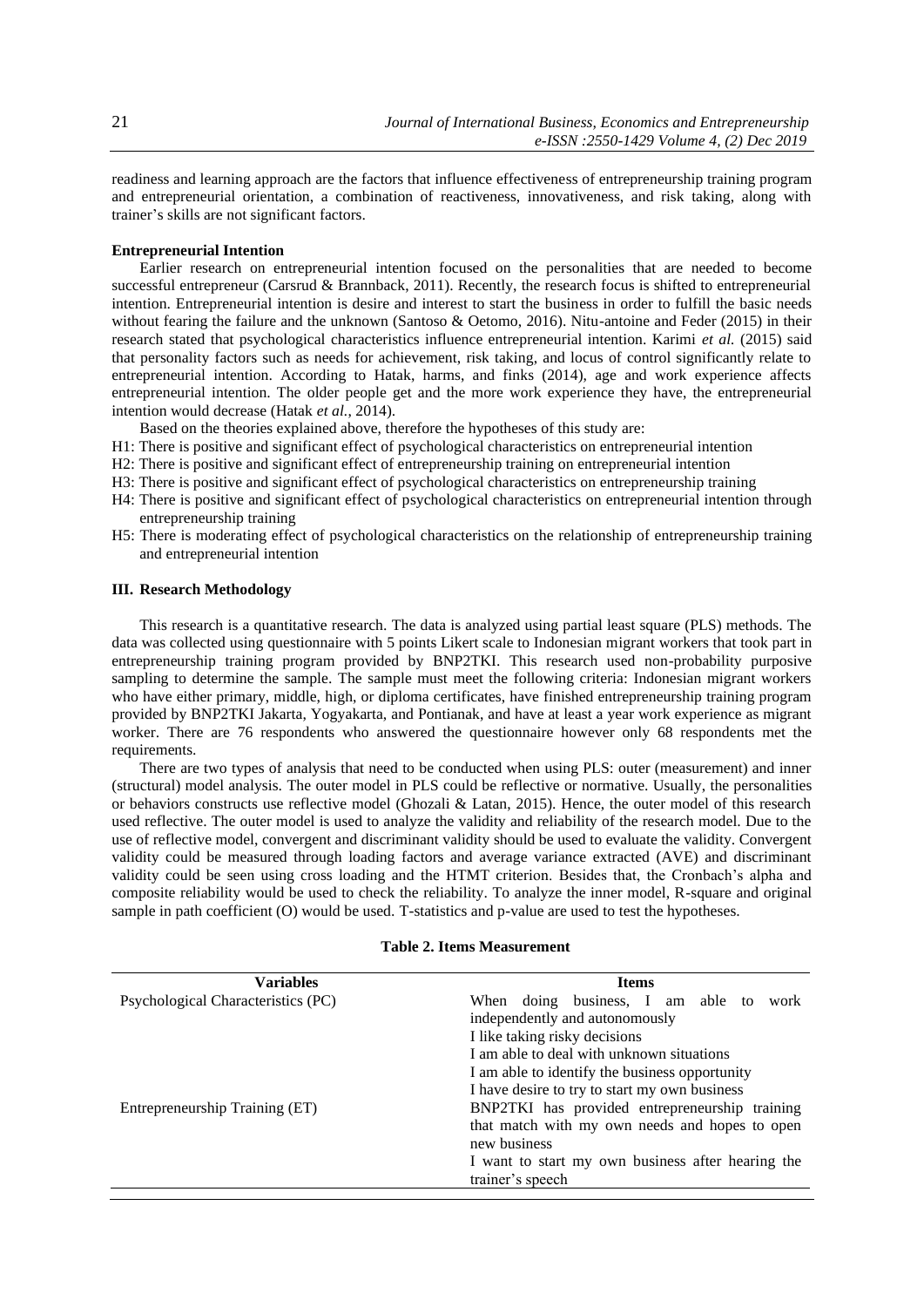|                                | The entrepreneurship training gives me knowledge,     |  |  |
|--------------------------------|-------------------------------------------------------|--|--|
|                                | skills, tips and tricks to open new business          |  |  |
|                                | I want to start my own business after finishing the   |  |  |
|                                | entrepreneurship training                             |  |  |
|                                | The trainers in the entrepreneurship training program |  |  |
|                                | are experienced entrepreneurs.                        |  |  |
| Entrepreneurial Intention (EI) | I have desire and ambition to succeed in business     |  |  |
|                                | I have perseverance attitudes and want to work hard   |  |  |
|                                | when starting my own business                         |  |  |
|                                | I want to open my own business to fulfill my family   |  |  |
|                                | needs                                                 |  |  |
|                                | I want to start my own business to reach higher       |  |  |
|                                | social status                                         |  |  |
|                                | I have courage to take unknown risks                  |  |  |

# **IV. Results and Discussions**

The Table 3 below explained the profiles of 68 respondents used in this research.

| <b>Highest Level</b><br>of Education | <b>Respondent</b> | Work<br><b>Experiences</b> as<br><b>Migrant</b><br><b>Workers</b> | <b>Respondent</b> | <b>Last Country</b><br><b>Placement</b> | <b>Respondent</b> |
|--------------------------------------|-------------------|-------------------------------------------------------------------|-------------------|-----------------------------------------|-------------------|
| Primary School                       | 18                | $1-5$ years                                                       | 51                | United<br>Arab<br>Emirates              | 2                 |
| Middle School                        | 26                | $6-10$ years                                                      | 7                 | South Africa                            | 1                 |
| <b>High School</b>                   | 21                | More than 10<br>years                                             | 10                | Bahrain                                 | 1                 |
| Diploma                              | 3                 | Total                                                             | 68                | Philippines                             | 1                 |
| Total                                | 68                |                                                                   |                   | South Korea                             | 1                 |
|                                      |                   |                                                                   |                   | Malaysia                                | 42                |
|                                      |                   |                                                                   |                   | Morocco                                 | 1                 |
|                                      |                   |                                                                   |                   | Saudi Arabia                            | 12                |
|                                      |                   |                                                                   |                   | Singapore                               | 3                 |
|                                      |                   |                                                                   |                   | Republic of                             | 2                 |
|                                      |                   |                                                                   |                   | China (Taiwan)                          |                   |
|                                      |                   |                                                                   |                   | Thailand                                | 1                 |
|                                      |                   |                                                                   |                   | Turkey                                  | 1                 |
|                                      |                   |                                                                   |                   | Total                                   | 68                |

# **Table 3. Respondent Profiles**

#### **Outer Model Analysis**

Convergent validity could be analyzed using loading factors and AVE. The value of loading factors should be above 0.70 (Kock & Lynn, 2012). However, according to Hair, Hair, Hult, Ringle, and Sarstedt (2017) the value should be above 0.50 but value above 0.40 is enough. In terms of AVE, the value should be above 0.50 (Hair et al., 2017).

# **Table 4 Loading Factors**

| Factors           | EI | PС    | EТ    | Decision |  |
|-------------------|----|-------|-------|----------|--|
| Efficacy          |    |       | 0,770 | Valid    |  |
| Efficiency        |    |       | 0.711 | Valid    |  |
| Internal locus of |    | 0,790 |       | Valid    |  |
| control           |    |       |       |          |  |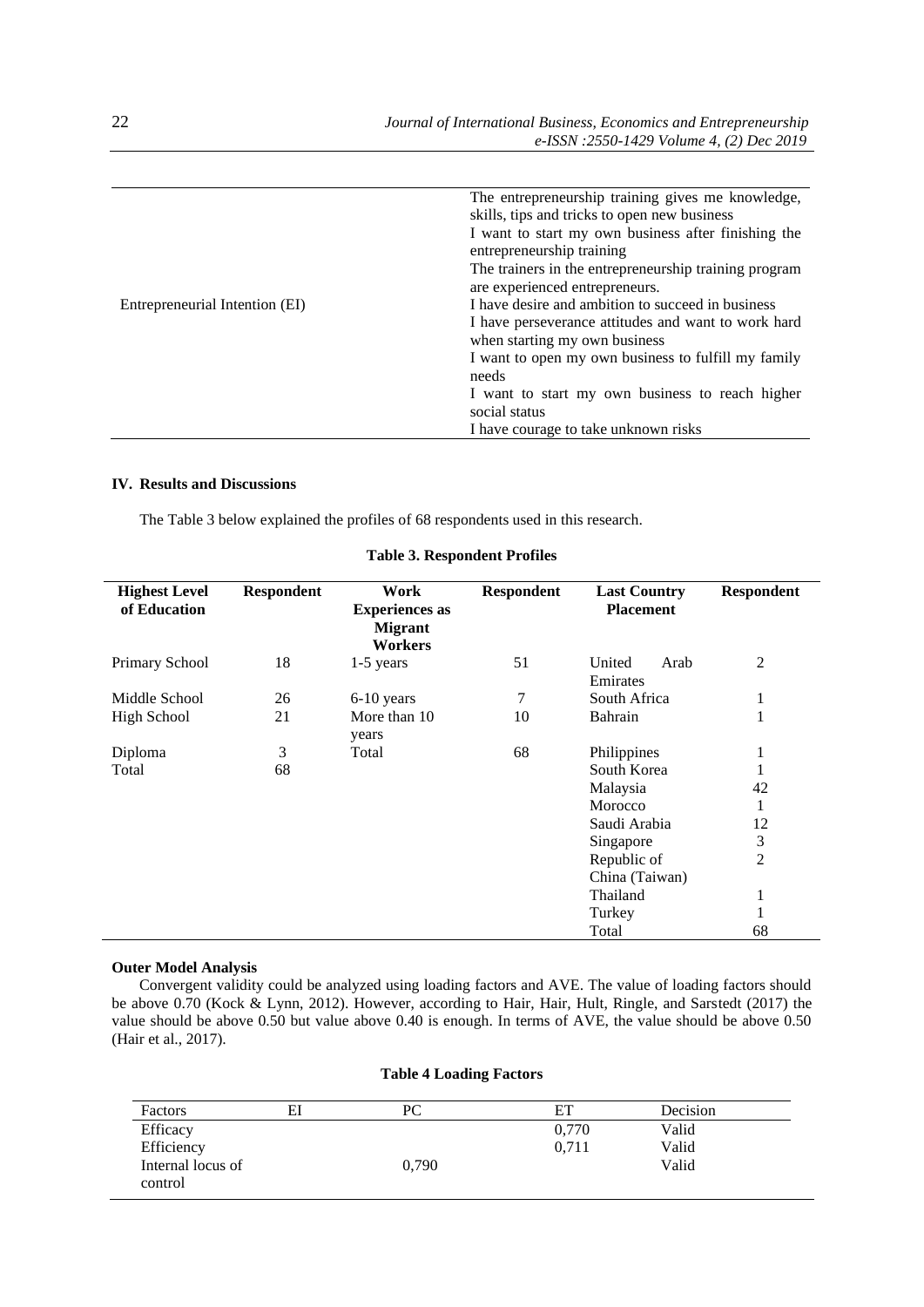| Like to take risky<br>decisions |       | 0,779 |       | Valid |
|---------------------------------|-------|-------|-------|-------|
| The ability to deal             |       | 0,449 |       | Valid |
| with unknown                    |       |       |       |       |
| situations                      |       |       |       |       |
| Having                          | 0,810 |       |       | Valid |
| perseverance<br>attitudes and   |       |       |       |       |
| wanting to work                 |       |       |       |       |
| hard                            |       |       |       |       |
| Having desire to                |       | 0,703 |       | Valid |
| start business                  |       |       |       |       |
| Having desire and               | 0,828 |       |       | Valid |
| ambition to succeed             |       |       |       |       |
| Ability to identify<br>business |       | 0,798 |       | Valid |
| opportunities                   |       |       |       |       |
| Training delivery               |       |       | 0,863 | Valid |
| Trainers expertise              |       |       | 0,580 | Valid |
| Fulfilling family               | 0,851 |       |       | Valid |
| needs                           |       |       |       |       |
| Wanting to reach                | 0,848 |       |       | Valid |
| higher social status            |       |       |       |       |
| Having courage to               | 0,699 |       |       | Valid |
| take unknown risk               |       |       |       |       |
| Relevancy                       |       |       | 0,706 | Valid |

Based on the table 4 above the factors of entrepreneurial intention are having perseverance attitudes and wanting to work hard when starting a new business, having desires and ambitions to succeed in business, fulfilling family needs, wanting to reach higher social status, and having courage to take unknown risks. Fulfilling family needs factor contributed the highest in supporting the variable of entrepreneurial intentions at 0,851 followed by wanting to reach higher social status, having desire and ambition to succeed, having perseverance attitudes and wanting to work hard and having courage to take unknown risk factor.

Internal locus of control, like to take risky decisions, the ability to deal with unknown situation, the ability to identify business opportunities, and having the desire to start a business are the factors of psychological characteristics. The ability to identify business opportunities factor contributed the highest in supporting the variable of psychological characteristics at 0,798 followed by internal locus of control, like to take risky decisions, having desire to start a business, and the ability to deal with unknown situation factor.

The factors of entrepreneurship training are knowledge, skills, and techniques that participants gained during the training (Efficacy), the objectives of the training are fulfilled (Efficiency), the delivery of training, trainers' expertise, and the participants expectations are pleased (Relevancy). Training delivery factor contributed the highest in supporting the variable of entrepreneurship training at 0,863 followed by knowledge, skills, and techniques that participants gained during the training (Efficacy), the objectives of the training are fulfilled (Efficiency), the participants expectations are pleased (Relevancy), and trainers expertise factor.

| Latent Variables                   | AVE   | <b>Decisions</b> |
|------------------------------------|-------|------------------|
| Entrepreneurial Intentions (EI)    | 0.654 | Valid            |
| Psychological Characteristics (PC) | 0.513 | Valid            |
| Entrepreneurship Training (ET)     | 0.536 | Valid            |

#### **Table 5 Average Variance Extracted (AVE)**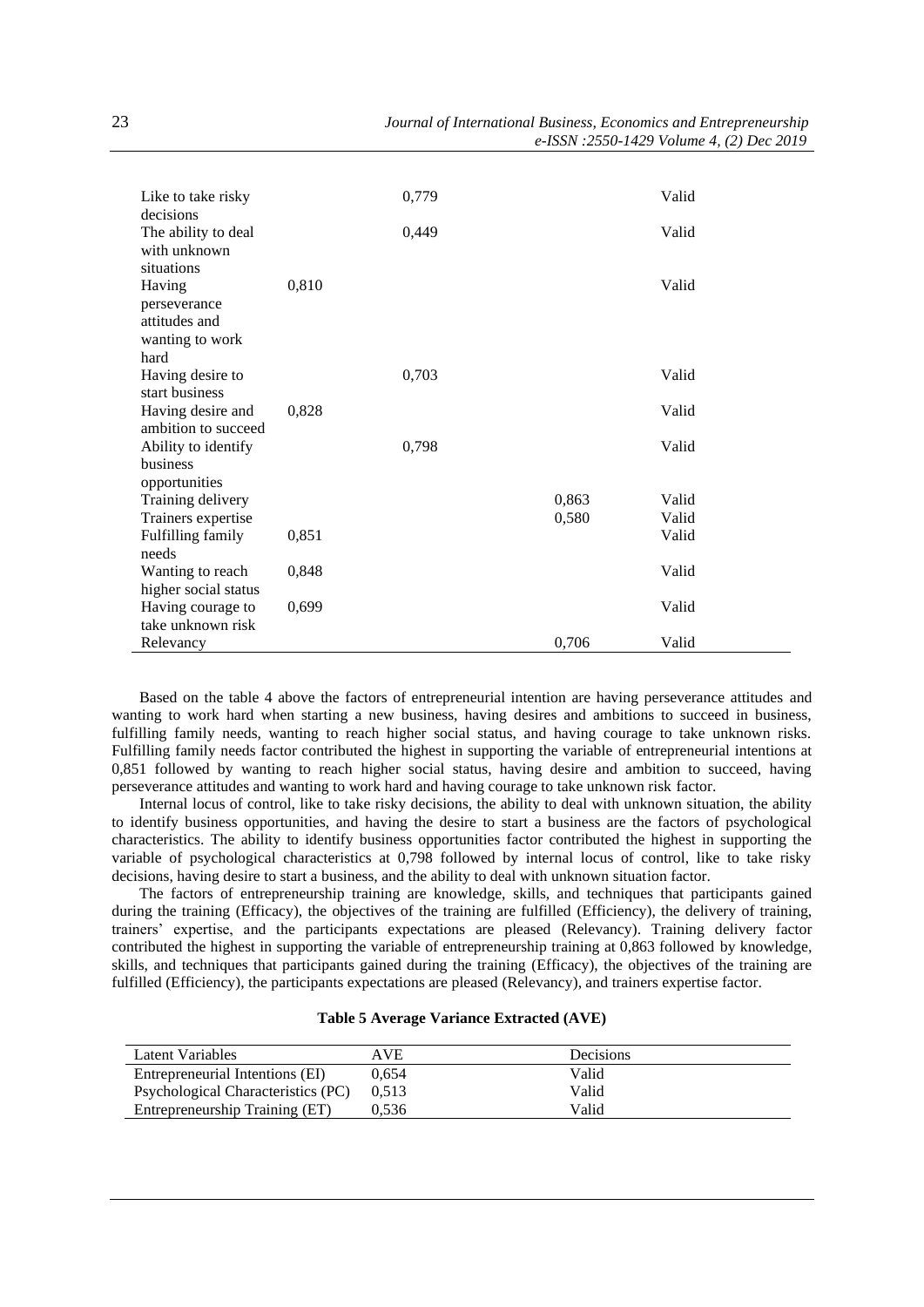Discriminant validity aims to see whether each reflective construct have the strongest correlation with its own latent variables (Hair et al., 2017). Discriminant validity could be checked using cross loadings and the HTMT criterion results. The HTMT value should be below 0.90 (Henseler, Ringle, & Sarstedt, 2015).

| Factors                   | Entrepreneurial<br>Intentions | Psychological<br>Characteristics | Entrepreneurship<br>Training | Decision |
|---------------------------|-------------------------------|----------------------------------|------------------------------|----------|
| Efficacy                  | 0,422                         | 0,415                            | 0,770                        | Valid    |
| Efficiency                | 0,455                         | 0,624                            | 0,771                        | Valid    |
| Internal locus of control | 0,368                         | 0,790                            | 0,290                        | Valid    |
| Like to take risky        | 0,420                         | 0,779                            | 0,575                        | Valid    |
| decisions                 |                               |                                  |                              |          |
| Ability to deal with      | 0,102                         | 0,449                            | 0,103                        | Valid    |
| unknown situations        |                               |                                  |                              |          |
| Having perseverance       | 0,810                         | 0,638                            | 0,554                        | Valid    |
| attitudes and wanting to  |                               |                                  |                              |          |
| work hard                 |                               |                                  |                              |          |
| Desire to start business  | 0,203                         | 0,703                            | 0,391                        | Valid    |
| Having desire and         | 0,828                         | 0,447                            | 0,504                        | Valid    |
| ambition to succeed       |                               |                                  |                              |          |
| Ability to identify       | 0,706                         | 0,798                            | 0,656                        | Valid    |
| business opportunities    |                               |                                  |                              |          |
| Training delivery         | 0,594                         | 0,674                            | 0,863                        | Valid    |
| Trainers expertise        | 0,262                         | 0,215                            | 0,580                        | Valid    |
| Fulfilling family needs   | 0,851                         | 0,430                            | 0,595                        | Valid    |
| Wanting to reach higher   | 0,848                         | 0,376                            | 0,372                        | Valid    |
| social status             |                               |                                  |                              |          |
| Having courage to take    | 0,699                         | 0,564                            | 0,588                        | Valid    |
| unknown risk              |                               |                                  |                              |          |
| Relevancy                 | 0,443                         | 0,288                            | 0,706                        | Valid    |

# **Table 6 Cross Loadings**

From the table 6 above, it could be seen that each reflective construct has the highest number to its own latent variables hence the discriminant validity requirements have been met.

# **Table 7 HTMT**

|                        | Entrepreneurial Psychological<br>Intentions | Characteristics | Entrepreneurship Decision<br>Training |       |
|------------------------|---------------------------------------------|-----------------|---------------------------------------|-------|
| Psychological          | 0.601                                       |                 |                                       | Valid |
| Characteristics        |                                             |                 |                                       |       |
| Entrepreneurship 0.750 |                                             |                 | 0.672                                 | Valid |
| Training               |                                             |                 |                                       |       |

Reliability test result could be analyzed from Cronbach's alpha and composite reliability score. If both Cronbach's alpha and Composite reliability score is above 0.70, then constructs have high reliability (Hair et al., 2017).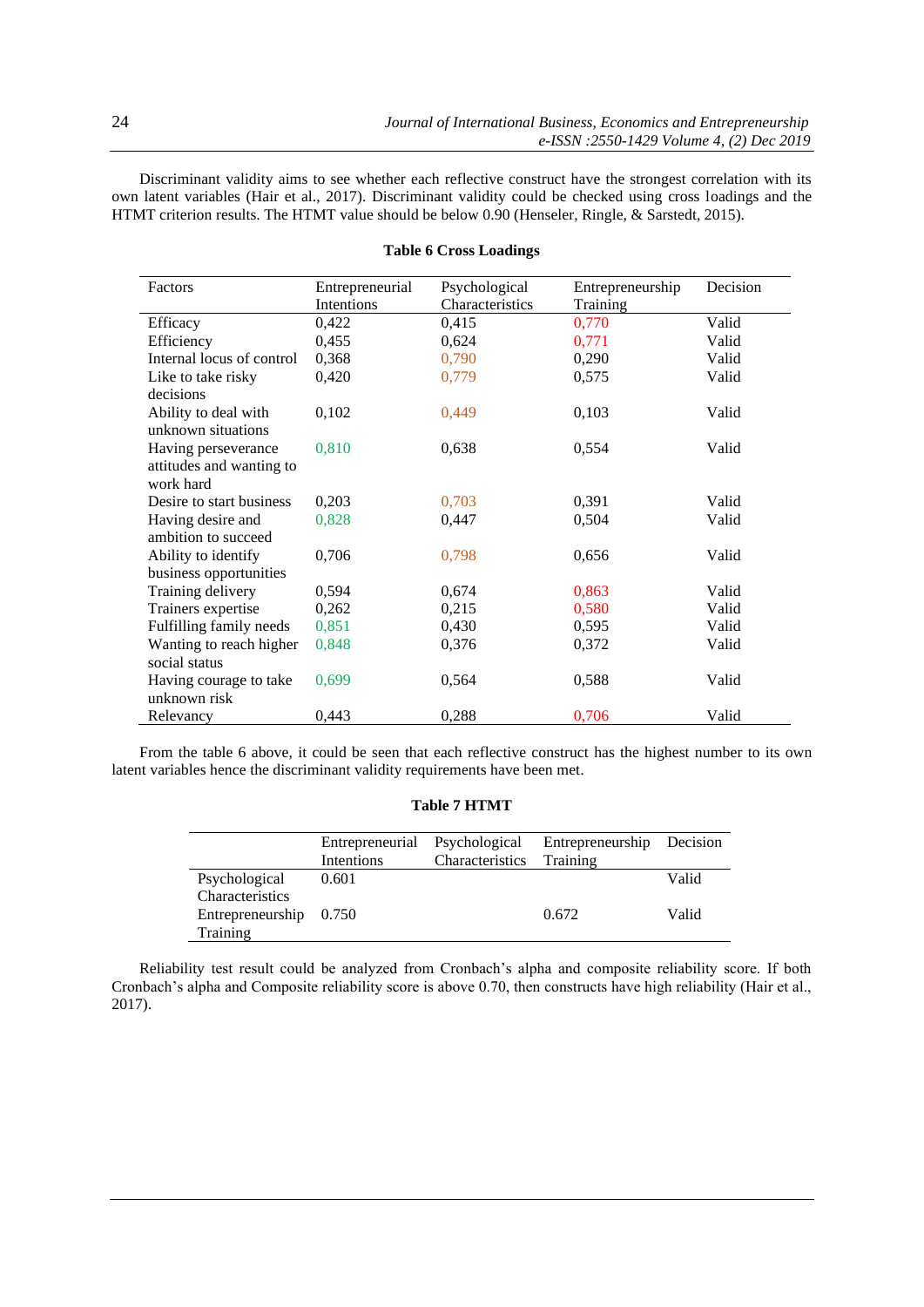|                      | Cronbach's Alpha | <b>Composite Reliability</b> | Decision |
|----------------------|------------------|------------------------------|----------|
| Entrepreneurial      | 0,866            | 0.904                        | Reliable |
| Intention (EI)       |                  |                              |          |
| Psychological        | 0,787            | 0,836                        | Reliable |
| Characteristics (PC) |                  |                              |          |
| Entrepreneurship     | 0.788            | 0,850                        | Reliable |
| Training (ET)        |                  |                              |          |

# **Table 8 Cronbach's Alpha and Composite Reliability**

# **Inner Model Analysis**

.

The inner model could be evaluated using R-square, original sample in path coefficient (O), t-statistics, and p-values. The R-square value of 0.19 is weak, 0.33 is average, and 0.67 is substantial. The path coefficient is usually between  $-1$  to  $+1$ , with coefficient closer to  $+1$  indicating the strong positive relationships and those closer to -1 indicating strong negative relationship (Hair et al., 2017).

### **Table 9 R Square**

|                            | R square |
|----------------------------|----------|
| Entrepreneurship Intention | 0.705    |
| Entrepreneurship Training  | 0.436    |

From the above table, entrepreneurship training and psychological characteristics explain 70,5% of entrepreneurship intention variable while 43,6% of entrepreneurship training is explained by psychological characteristics.

#### **Table 10 Path Coefficient**

|                                                                              | Original Sample<br>w |
|------------------------------------------------------------------------------|----------------------|
|                                                                              |                      |
| Psychological Characteristics-> Entrepreneurial Intention                    | 0.262                |
| Entrepreneurship Training-> Entrepreneurial Intention                        | 0.257                |
| Psychological Characteristics-> Entrepreneurship Training                    | 0,661                |
| Psychological Characteristics-> Entrepreneurship Training -> Entrepreneurial | 0.169                |
| Intention                                                                    |                      |

#### **Hypotheses Testing**

Hypotheses would be tested using 5% significance level. The t-statistics value has to be above 1.96 and pvalue has to be below 0.05 (Ghozali & Latan, 2015).

# **Table 11 Hypotheses Testing**

|                                                           | т                 | P Values | Decision      |
|-----------------------------------------------------------|-------------------|----------|---------------|
|                                                           | <b>Statistics</b> |          |               |
| Psychological Characteristics-> Entrepreneurial Intention | 2.723             | 0.007    | Significant   |
| Entrepreneurship Training-> Entrepreneurial Intention     | 9.696             | 0.000    | Significant   |
| Psychological Characteristics-> Entrepreneurship Training | 2,062             | 0.040    | Significant   |
| Psychological Characteristics-> Entrepreneurship Training | 2,058             | 0.040    | Significant   |
| -> Entrepreneurial Intention                              |                   |          |               |
| Moderating Effect-> Entrepreneurial Intention             | 0.849             | 0.396    | Insignificant |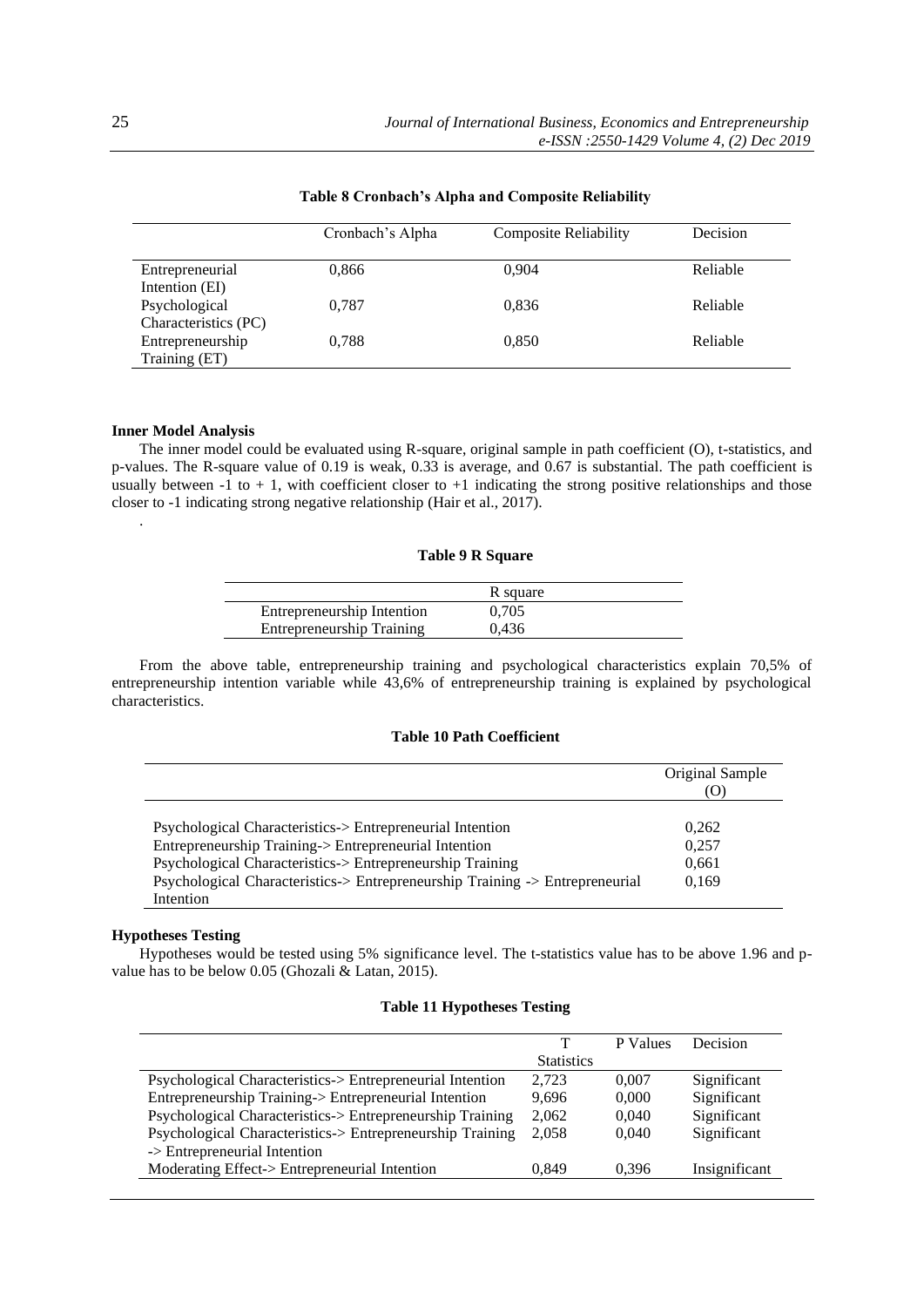Based on the table 10 and 11 above, it could be concluded that:

- H1: There is positive and significant effect of psychological characteristics on entrepreneurial intention. The hypothesis is accepted.
- H2: There is positive and significant effect of entrepreneurship training on entrepreneurial intention. The hypothesis is accepted.
- H3: There is positive and significant effect of psychological characteristics on entrepreneurship training. The hypothesis is accepted.
- H4: There is positive and significant effect of psychological characteristics on entrepreneurial intention through entrepreneurship training. The hypothesis is accepted.
- H5: There is moderating effect of psychological characteristics on the relationship of entrepreneurship training and entrepreneurial intention. The hypothesis is rejected.

The main focus of this study is to find out the effect of psychological characteristics and entrepreneurship training towards entrepreneurial intentions. According to Chatterjee and Das (2015) entrepreneurship is a cognitive process of psychological dimensions. This research showed that psychological characteristics significantly affect entrepreneurial intentions. The findings of this research also strengthen the previous research conducted by Chan et al. (2015) and Karabulut (2016) which stated that there is positive relation between high internal locus of control and entrepreneurial intentions and people that have high need for achievement usually also have desire to start business. In this research, the psychological characteristics consist of five factors: Internal locus of control, like to take risky decisions, the ability to deal with unknown situation, the ability to identify business opportunities, and the desire to start a business. Internal locus of control according to Ibrahim and Saili (2017) positively affects the tendency towards entrepreneurship.

Appropriate entrepreneurship education and training programs are expected to increase the number of people becoming entrepreneurs (Reynolds et al. as cited in Soomro & Shah, 2015). Entrepreneurship education can also affect entrepreneurial intention however, attitudes have stronger relations with entrepreneurial intention (izquierdo & Buelens, 2008). The result of this study explained that entrepreneurship training positively and significantly affects entrepreneurial intention however, 43,6% of entrepreneurship training variable is explained by psychological characteristics. The result also strengthens Adekiya and Ibrahim (2016) research that stated there is positive and significant effect between entrepreneurship training and entrepreneurial intention.

Previous research conducted by Kusmintarti et al. (2016) stated that entrepreneurial education significantly affects entrepreneurial characteristics. Such statement contradicts the result of this research. In this study, the psychological characteristics have positive and significant effect on entrepreneurship training. The result of this research showed that the ability to identify business opportunities factor contributed the highest in supporting psychological characteristics variable. The ability to identify business opportunities is one of the definitions of entrepreneurial self-efficacy (Chen, Greene, & Crick as cited in Gielnik et al*.*, 2017). The research conducted by Gielnik et al. (2017) showed that entrepreneurial self-efficacy is important to maintain high passion after training because it will lead to business creation. Therefore, the result of this research strengthens previous research conducted by Gielnik et al. (2017).

### **V. Conclusion**

The result of this study could be used as a reference for further research. However, the findings should be treated with caution due to the small number of Indonesian migrant workers that took part in this research. This research showed that 70,5% of entrepreneurial intention variable was explained by entrepreneurship training and psychological characteristics. Therefore, the findings could be useful to evaluate the entrepreneurship-training program that BNP2TKI provides. The entrepreneurship training program aims to grow the Indonesian migrant workers interest to become successful entrepreneurs so that they do not have to work abroad again. Based on the result of this study, psychological characteristics have positive and significant effect on entrepreneurial intention through entrepreneurship training. Hence, to make the program more effectively, psychological characteristics of Indonesian migrant workers have to be known before the training. Five factors that affect psychological characteristics in this research are internal locus of control, like to take risky decision, the ability to deal with unknown situation, the ability to identify business opportunities, and the desire to start a business. If the individual shows such psychological traits, then he or she could join the program right away. However, if they are lacking psychological characteristics needed then the soft skill training could be given first to such individual before joining the entrepreneurship training program.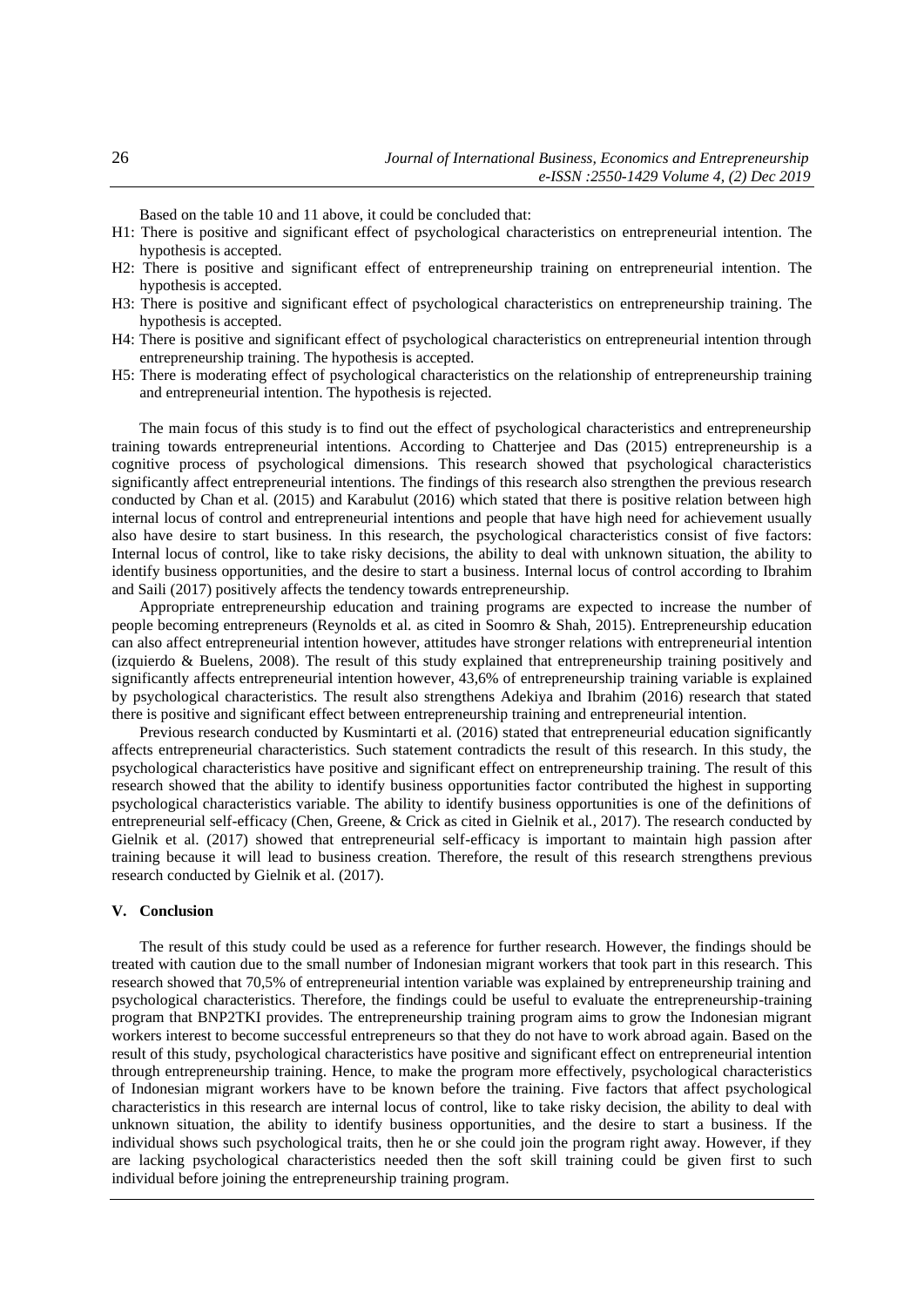#### **Acknowledgements**

This research was supported by Bina Nusantara University grant and the authors would like to thank BNP2TKI Jakarta, Yogyakarta, and Pontianak for their assistance with the collections of the research data.

#### **References**

- Adekiya, A. A., & Ibrahim, F. (2016). Entrepreneurship Intention among Students. The Antecedent Role of Culture and Entrepreneurship Training and Development. *The International Journal of Management Education*, 14, 116-132.
- Anwar & Pratiwi, R. (2013). Remittances and Village Development in Indonesia: The Case of Former Migrants Workers in South Korea from Ngoro-oro Village in Yogyakarta Special Region Province. *Thammasat Review*, 16.
- Ariani, A., Abdillah, L.A., & Syakti, F. (2013). Sistem Pendukung Keputusan Kelayakan TKI ke Luar Negeri Menggunakan FMADM. *Jurnal Sistem Informasi*, 4(5), 336-343.
- Barai & Munim, K. (2012). Development Dynamics of Remittances in Bangladesh. *Sage Open*
- BNP2TKI. (2018). *Data Penempatan dan Perlindungan TKI periode 1 Januari s.d 31 Desember 2017*. Retrieved December 11, 2018, from BNP2TKI website: [http://www.bnp2tki.go.id/read/12943/Data-](http://www.bnp2tki.go.id/read/12943/Data-Penempatan-dan-Perlindungan-TKI-Periode-1-JANUARI-S.D-31-DESEMBER-2017.html)[Penempatan-dan-Perlindungan-TKI-Periode-1-JANUARI-S.D-31-DESEMBER-2017.html](http://www.bnp2tki.go.id/read/12943/Data-Penempatan-dan-Perlindungan-TKI-Periode-1-JANUARI-S.D-31-DESEMBER-2017.html)
- BNP2TKI. (2015). *Rekapitulasi Kepulangan TKI (2006-2014).* Retrieved December 11, 2018, from BNP2TKI website: <http://www.bnp2tki.go.id/read/9097/Rekapitulasi-Kepulangan-TKI-2006---2014.html>
- Carsrud, A.L. & Branback, M. (2011). Entrepreneurial Motivations: What do We Still Need to Know? *Journal of Small Business Management*, 49(1), 9-26.
- Chan, H., Lee, Y.H., & Chen, H.H. (2015). The Effects of Internal Locus of Control on Entrepreneurship: the Mediating Mechanisms of Social Capital and Human Capital. *The International Journal of Human Resource Management*, 27(11), 1158-1172.
- Chatterjee, N., & Das, N. (2015). Key Psychological Factors as Predictors of Entrepreneurial Success: A Conceptual Framework. *Academy of Entrepreneurship Journal*, 21(1), 102-114.
- Espíritu-Olmos, R., & Sastre-Castillo, M.A. (2015). Personality Traits versus Work Values: Comparing Psychological Theories on Entrepreneurial Intention. *Journal of Business Research*, 68(7), 1595-1598.
- Frese, M., Gielnik, M. M., & Mensman, M. (2016). Psychological Training for Entrepreneurs to Take Action: Contributing to Poverty Reduction in Developing Countries. *Current Directions in Psychological Science*, 25(3), 196-202.
- Ghozali, I. & Latan, H. (2015). *PARTIAL LEAST SQUARE, Konsep, Teknik dan Aplikasi menggunakan Program SmartPLS 3.0 Edisi 2*. Semarang : Badan Penerbit UNDIP.
- Gielnik, M. M., Uy, M. A., Funken, R., & Bischoff, K. M. (2017). Boosting and Sustaining Passion: A Longterm Perspective on the Effects of Entrepreneurship Training. *Journal of Business Venturing*, 32(3), 334– 353.
- Gielnik, M. M., Freser, M., Bischoff, K.M., Muhangi, G., & Omoo, F. (2016). Positive Impact of Entrepreneurship Training on Entrepreneurial Behavior in a Vocational Training Setting. *Africa Journal of Management,* 2(3), 330-348.
- Hair, J. F., Hult, G. T. M., Ringle, C. M., and Sarstedt, M. (2017). *[A Primer on Partial Least Squares Structural](http://www.pls-sem.com/)*  [Equation Modeling \(PLS-SEM\).](http://www.pls-sem.com/) 2<sup>nd</sup> Ed. Thousand Oakes, CA: Sage.
- Hatak, I., Harms, R., & Fink, M. (2014). Age, Job Identification, and Entrepreneurial Intention. *Journal of Managerial Psychology*, 30(1), 38-53.
- Henseler, J., Ringle, C. M., & Sarstedt, M. (2015). [A New Criterion for Assessing](http://dx.doi.org/10.1007/s11747-014-0403-8) Discriminant Validity in [Variance-based Structural Equation Modeling.](http://dx.doi.org/10.1007/s11747-014-0403-8) *Journal of the Academy of Marketing Science*, 43(1): 115- 135.
- Hidayat, D.R. (2016). Pencegahan TKI kembali ke Luar Negeri melalui Pelatihan untuk Dapat Berwirausaha. *Jurnal Sarwahita,* 13(1), 34-39.
- Ibrahim, N. H., & Saili, A. R. (2017). Assessment of Entrepreneurial Inclination among the Seaweed Operator at Semporna, Sabah using EAO Model. *Journal of International Business, Economics, and Entrepreneurship*, 2(1), 57-66.
- Izquierdo, E. and Buelens, M. (2008). Competing Models of Entrepreneurial Intentions, the Influence of Entrepreneurial Self-efficacy and Attitudes. Presentado en Internationalizing Entrepreneurship Education and Training, International Conference, Oxford, OH, 17-20 Julio (Este artículo obtuvo el Best Paper Award, 3rd rank).